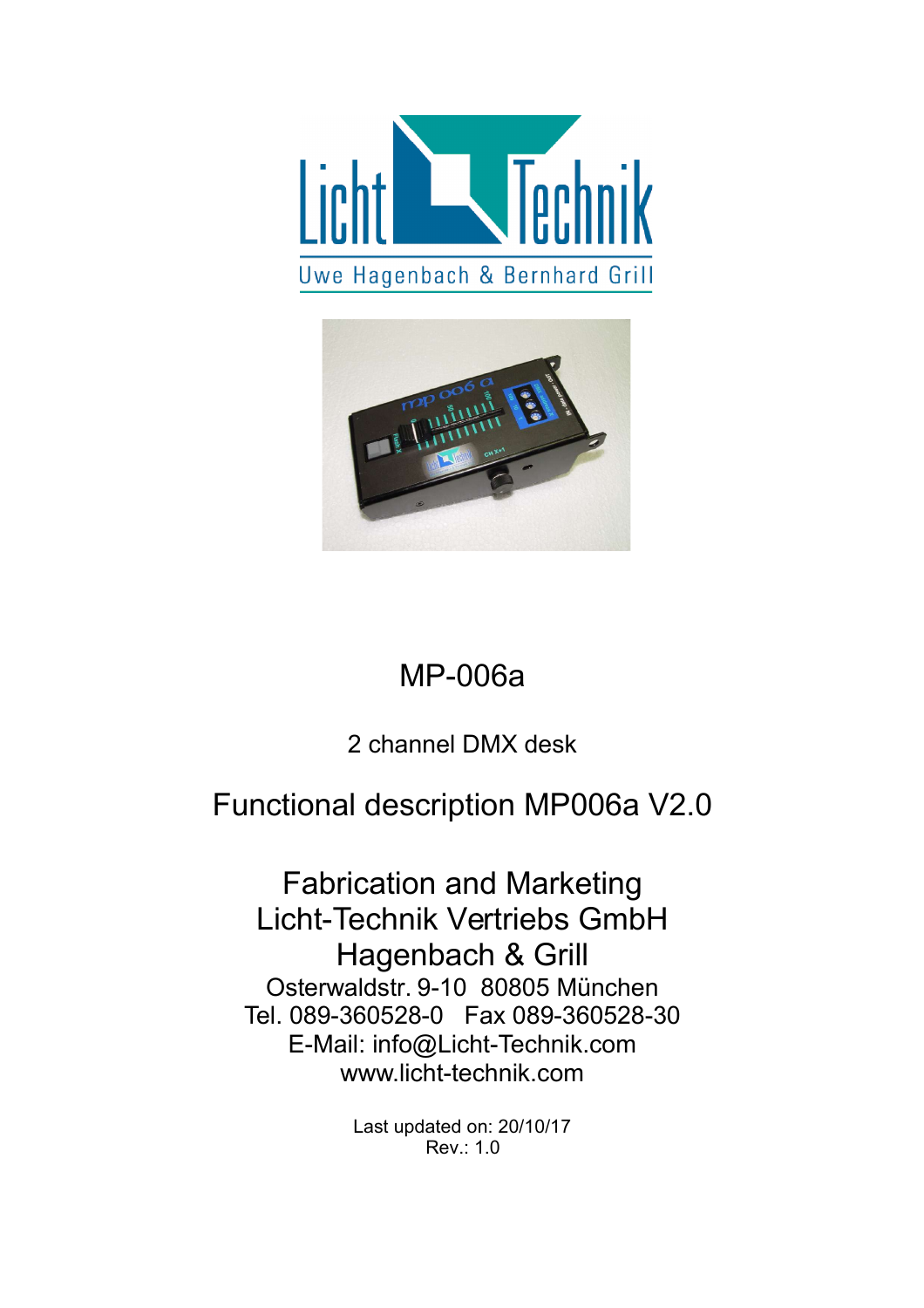Caution! Operate the device only after having read and understood the operating instructions!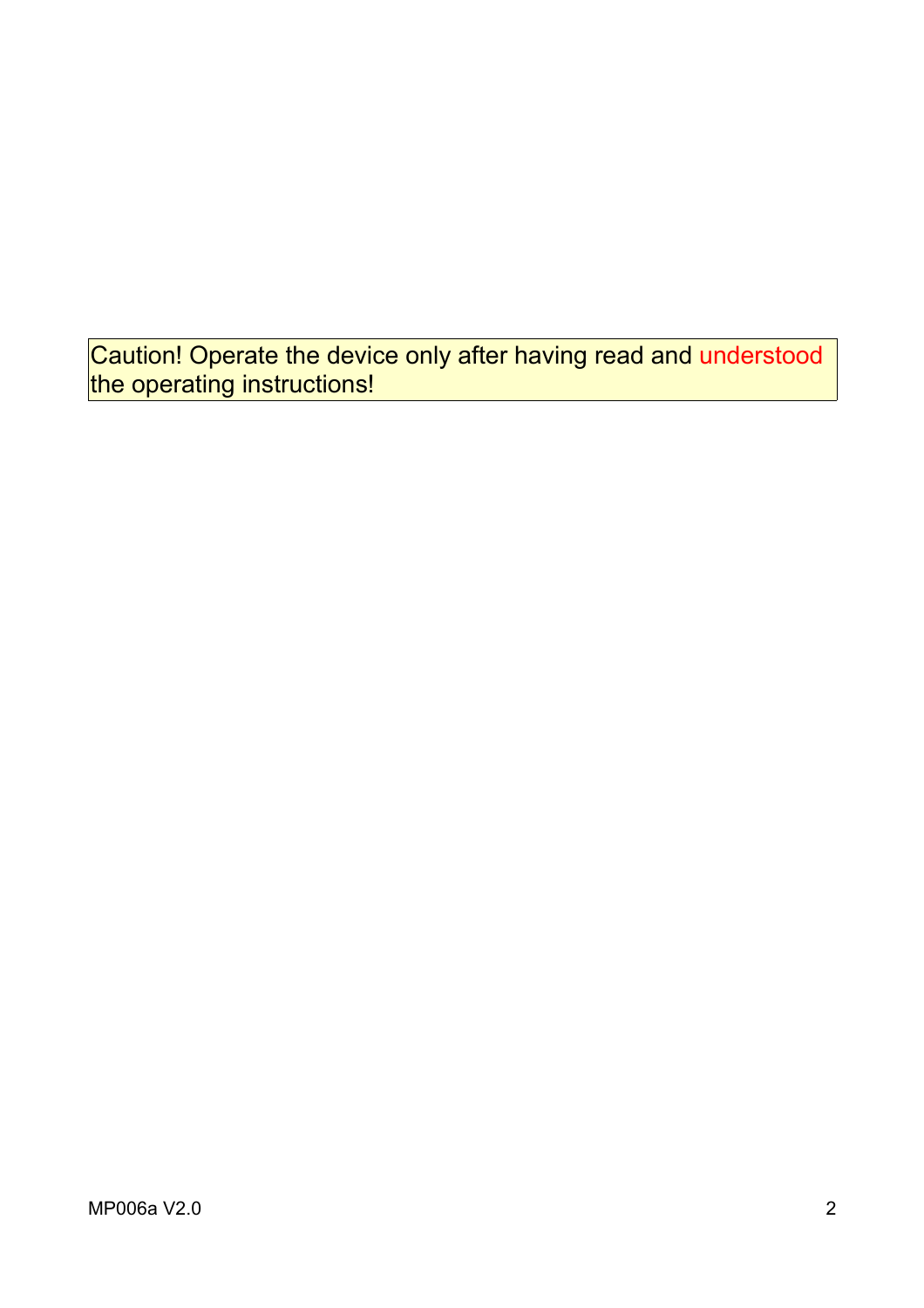#### **The DMX desk MP006a**

With the MP006a we can offer a small and easy to use two channel DMX operating desk. The first channel is controlled by a slider, the second one with a knob at the side.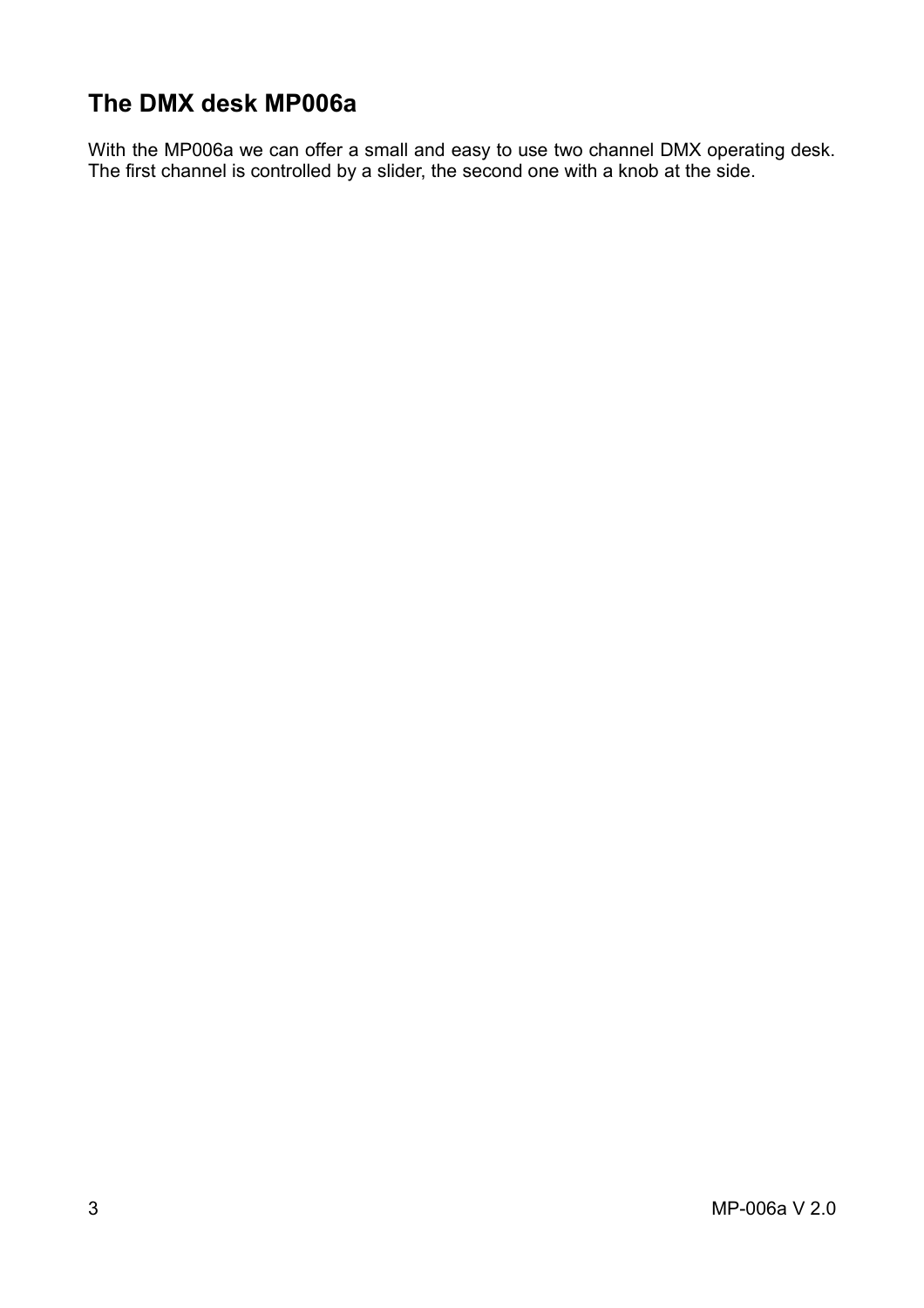#### **Table of content**

### **Safety and operating instructions**

Admissible ambient temperature: 0..55 degree Celsius.

The equipment is designed to be used in dry and clean rooms.

The Unit must be kept dry. In case of condensation of water a waiting period of up to 2 hours is necessary until the colour changer acclimatisation is reached.

Power supply of the device via the DataPower input must only be realised via power supplies authorised by us (safe electrical separation from the mains).

Check the safe fixing of the MP006a.

Observe the operating instructions of the connected device.

When it has to be assumed that a safe operation is no longer possible, the equipment must be switched off immediately and be secured against unintended operation.

#### **This is the case when**

- · the equipment shows visible damages;
- · the equipment is no longer functional;
- · parts of the equipment are loose or slackened;
- · connecting lines show visible damages.

Prior to starting the equipment the user must check the usefulness of the device for its intended use. In particular, Licht-Technik shall decline any liability for damages of the equipment as well as for consequential damages resulting of the device being used inappropriately, of inexpert installation, incorrect starting and use, and of noncompliance with the valid safety regulations.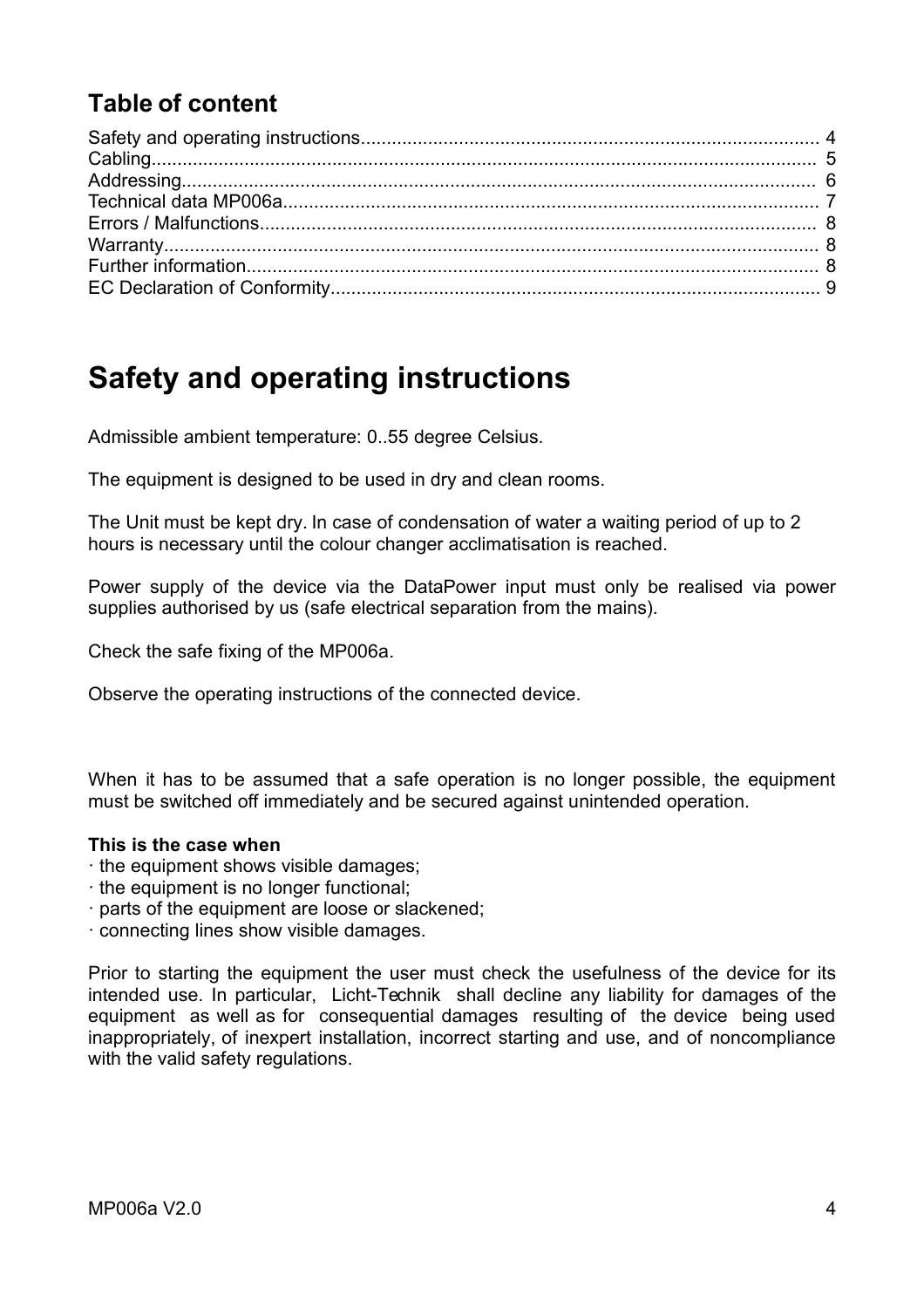# **Cabling**

Read **safety and operating** instructions on page 4 first.

The standardised DMX-Signal is based on industries RS485 Interface. It is designed for maximum lengths up to 1200m. This length is under condition in theatre or studio normally not possible. As a result of internal tests we recommend a maximum length of 200m (only DMX, 5PIN).

The maximum length of a Data Power line (4 pin) must not exceed 80m because of the voltage drop.

There are two possibilities of cabling. The first one is controlling one or two shutters:



Connect the shutter and the MP006a (output, female connector) with a 4 pin DataPower cable. Connect the power supply and the MP006a (input, male connector) also with a 4 pin DataPower cable. Connect the power supply with the mains.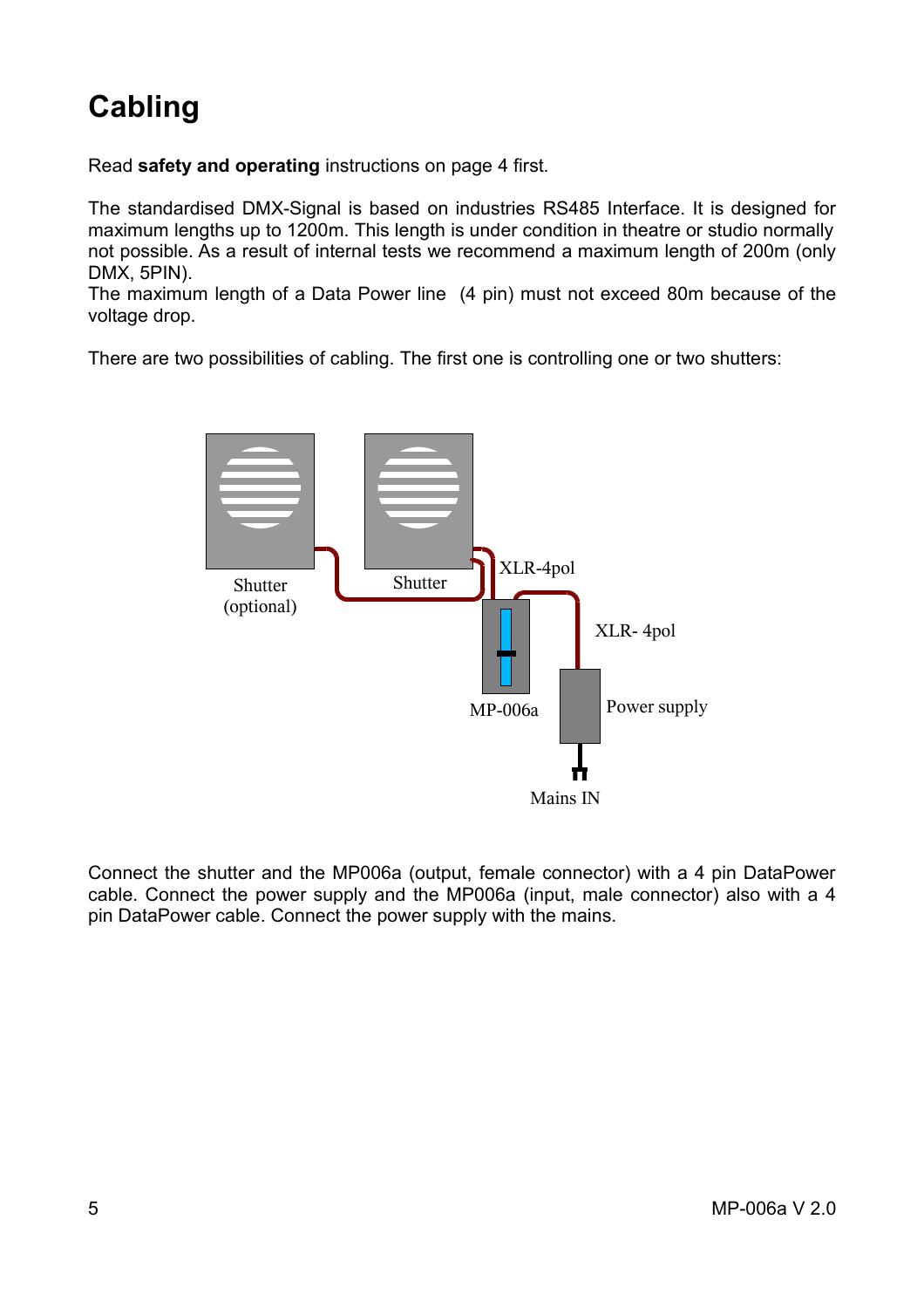The second one is controlling the brightness with master limiter. A maximum opening can be set by the master DMX desk. The corresponding channel is the one set at the MP006a and at the dimmer shutter.



The MP-006a recognizes the incoming DMX-signal and calculates with the master channel the control value for the shutter.

## **Addressing**

The address is adjusted via the three rotating switches. One represents the hundreds, one the tenner and one the singles. If existing, the rotation knob on the side is the next one higher address.

The connected device must be programmed to the same address as adjusted on the MP006a. See operation instructions of the connected device.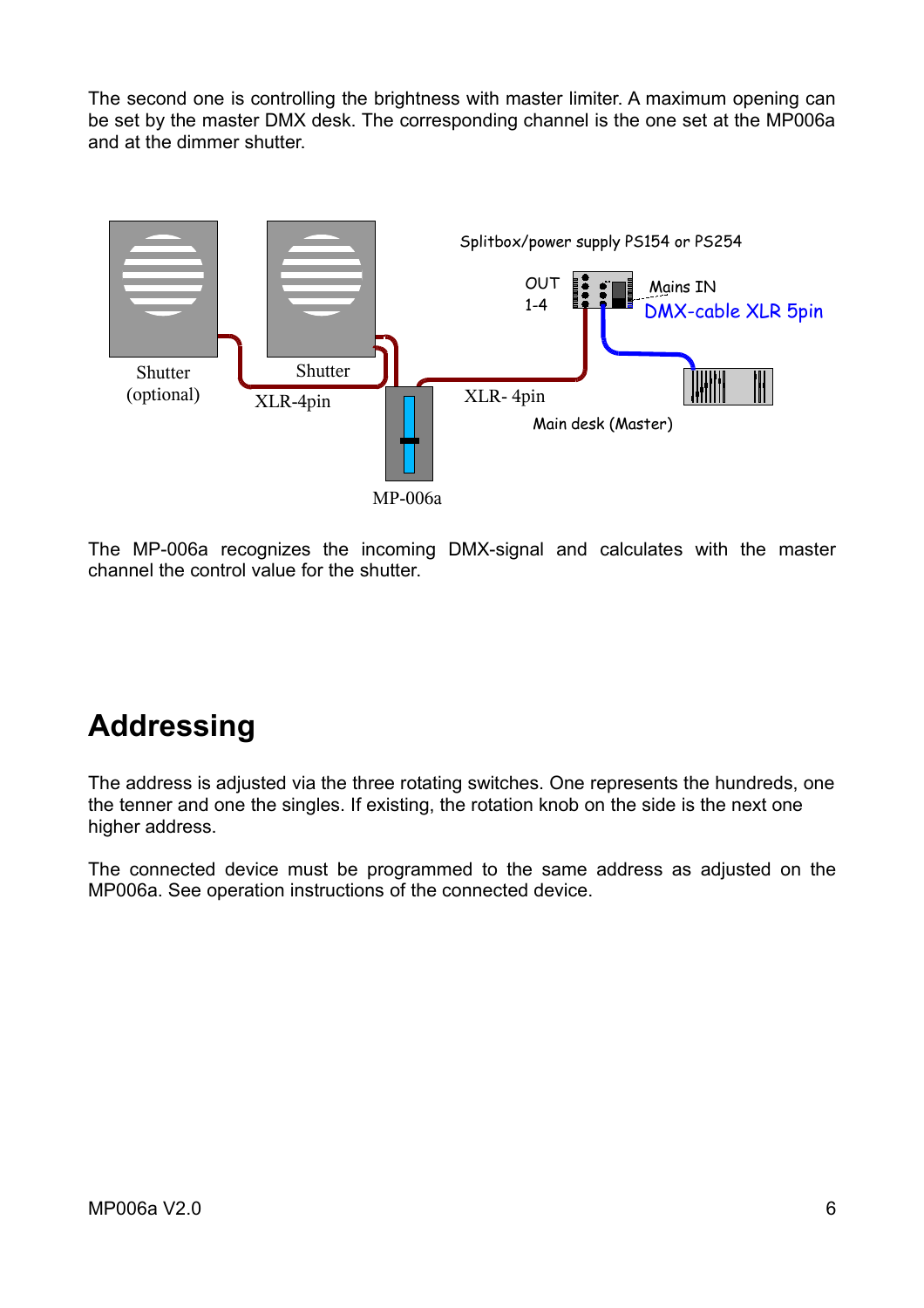### **Technical data MP006a**

| <b>Weight and dimensions:</b>                                     |                                                            | Length:<br>Width:<br>Depth:<br>Weight: | 18,5<br>9.5<br>7,0<br>0,5 | cm<br>cm<br>cm<br>kg      |
|-------------------------------------------------------------------|------------------------------------------------------------|----------------------------------------|---------------------------|---------------------------|
| <b>Connected load:</b><br><b>Power consumption:</b>               | 28V DC, max. 3A, max. 84W<br>28V DC, max. 50mA, 1,4W       |                                        |                           |                           |
| <u>Pin assignment:</u><br>Data-Power-cable:<br>Connector housing: | 4pin XLR<br>cable shield, shield grounded via power supply |                                        |                           |                           |
| <b>PIN 1:</b>                                                     | 0 <sub>V</sub>                                             |                                        |                           | minimum cross section 0,7 |
| <b>PIN 2:</b>                                                     | Data $-$                                                   |                                        |                           | minimum cross section 0,2 |
| <b>PIN 3:</b>                                                     | Data +                                                     |                                        |                           | minimum cross section 0.2 |
| <b>PIN 4:</b>                                                     | +28 V DC                                                   |                                        |                           | minimum cross section 0.7 |

Maximum cable length from power supply via MP006a to connected device: 80m

**Please note:** To avoid electrical and magnetical radio interferences, please use only screened cables. This improves also a safe operation of the devices.

The DMX wires must be twisted pair.

 $0,75$ mm<sup>2</sup>  $0.25$ mm<sup>2</sup>  $0.25$ mm<sup>2</sup>  $0.75$ mm<sup>2</sup>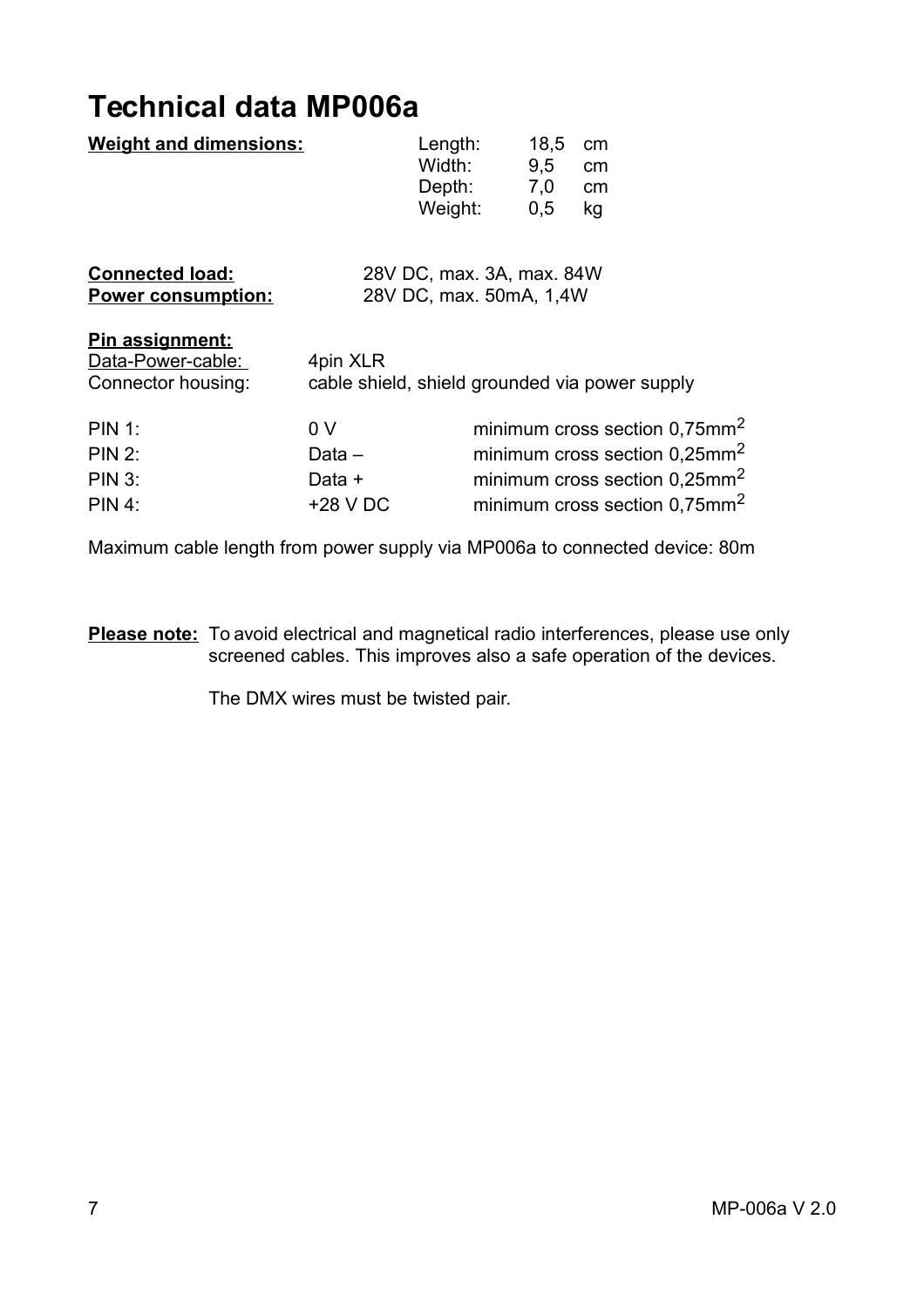### **Errors / Malfunctions**

#### **- Connected device shows Error 20: No DMX-signal at connected device.**

- The DataPower line to the connected shutter is interrupted. Pin 2 and/or pin 3 is defected or interchanged
- When an PS154/PS254 is used: Check 5pin DMX cable to the power supply

#### **- Connected device shows Error 21: DMX-signal interchanged**

– Check DataPower cable if pin 2 and pin 3 are interchanged

#### **- Connected device does not move**

– Check if DMX-address of MP-006a and connected device are the same

#### **Warranty**

The warranty for our products is 2 years. It comprises any repair of failures – free of charge – which can be proved to result from defects of fabrication.

Warranty expires when:

- the device was modified or attempted to be repaired
- damages were caused by the intervention of foreign persons
- damages are due to noncompliance with the operating instructions
- the device was connected to an incorrect voltage or incorrect type of current
- the device was incorrectly operated or when damages were caused by negligent handling or misusage

All maintenance and servicing works related to the product must be carried out by the company *Licht-Technik. Licht-Technik* shall not assume any liability for losses or damages of any kind being the results of inexpert servicing.

#### **Further information**

This document and the information contained therein are subject to copyright and neither the whole nor any part of it may, and this is also valid for the described product, be reproduced, copied or recorded in any form without the prior written authorization of *Licht-Technik Vertriebs GmbH*.

The products of *Licht-Technik GmbH* are subject to constant development. Therefore *Licht-Technik* reserves the right to modify components, motors and also technical specifications any time and without prior notice.